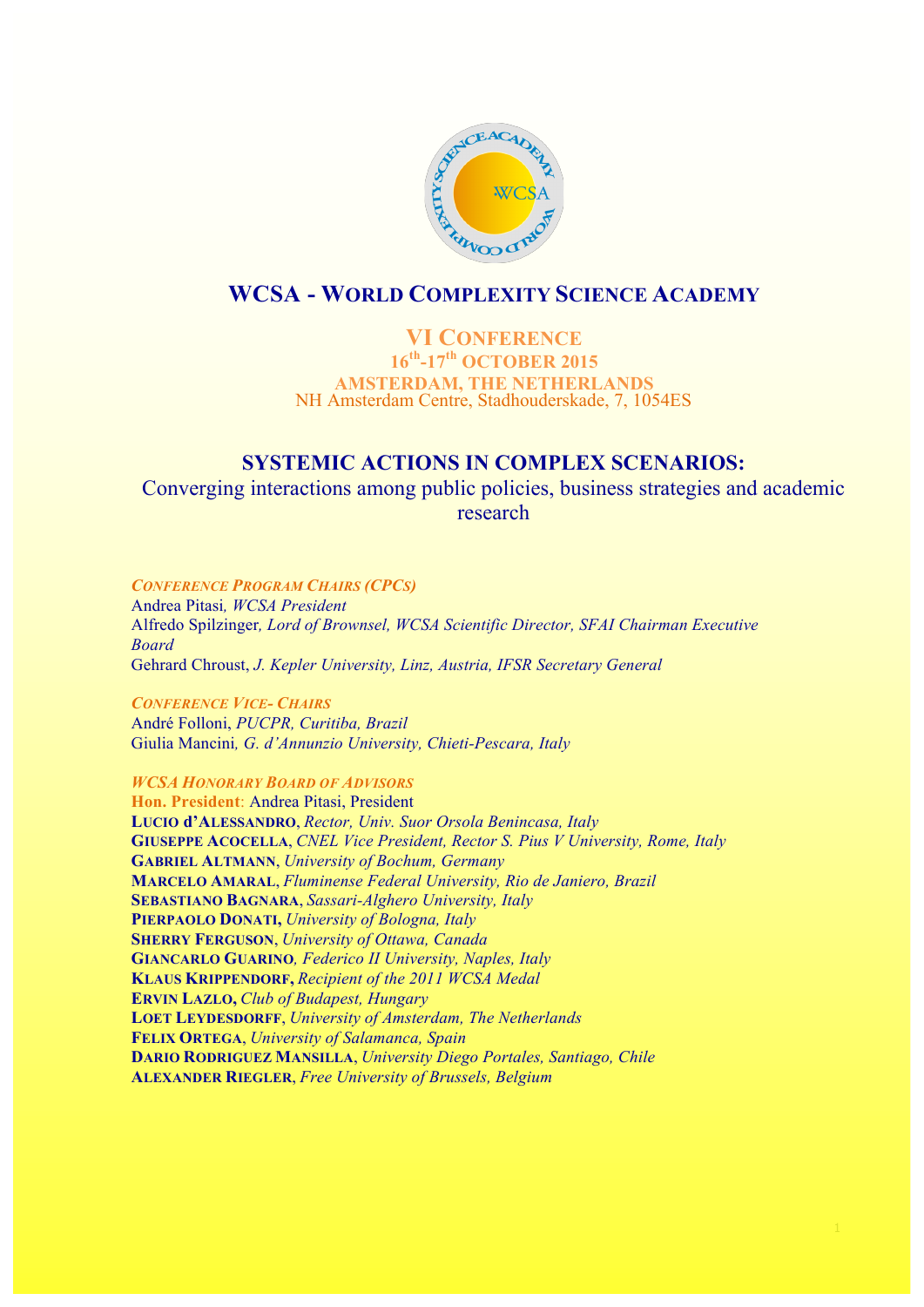To be a conscientious agent in contemporary scenarios involves the awareness of the complex systemic context and the non-linear interactions in which our attempts to build a better world integrate. To be aware of this complexity should prevent the naivety of not considering risks and contingency and is a first step to the development of successful strategic actions.

This conference challenges worldwide scholars, professionals, policy makers and businessmen sharing a systemic vision to, directly or indirectly, answer this question:

How a systemic vision can be a strategic and applied resource to develop more and more powerful links among Government Policymaking, Academic Research and Investment /Business Strategies?

That is why the call is open to different kinds of systemic proposals:

- a) theoretical academic research papers
- b) applied academic research papers
- c) investment plans
- d) policy models
- e) consulting strategies
- f) business plans
- g) consulting work packages

The purpose of this conference is to reach a multitasking and multidimensional audience composed from academics, professionals, managers, entrepreneurs, investors to facilitate the match finding among strategic research, policy modelling institutional demand and investment/business ideas and plans.

## **CONFERENCE PROCEEDINGS**

#### **ABSTRACT SUBMISSION**

Individuals may submit abstract as the first author. Abstracts must not exceed a maximum of 250 words. Provide your full name, degree, institution, address, telephone number, and email address. **DEADLINE FOR ABSTRACT: April 30th**

#### **PANEL SESSION**

It is possible to submit panel proposals: The Organizer submits the panel proposal, he/she enters all information about the panel including the abstract of the concept (minimum 400 words), the name of the panel chair and a possible listing of all panel participants. **DEADLINE FOR PANEL PROPOSAL: May 15th**

Panel speakers are limited to 15/20 minutes for their presentations and 5 minutes for a roundtable debate of their presentations with the chairperson and the audience.

The official language of the conference is English.